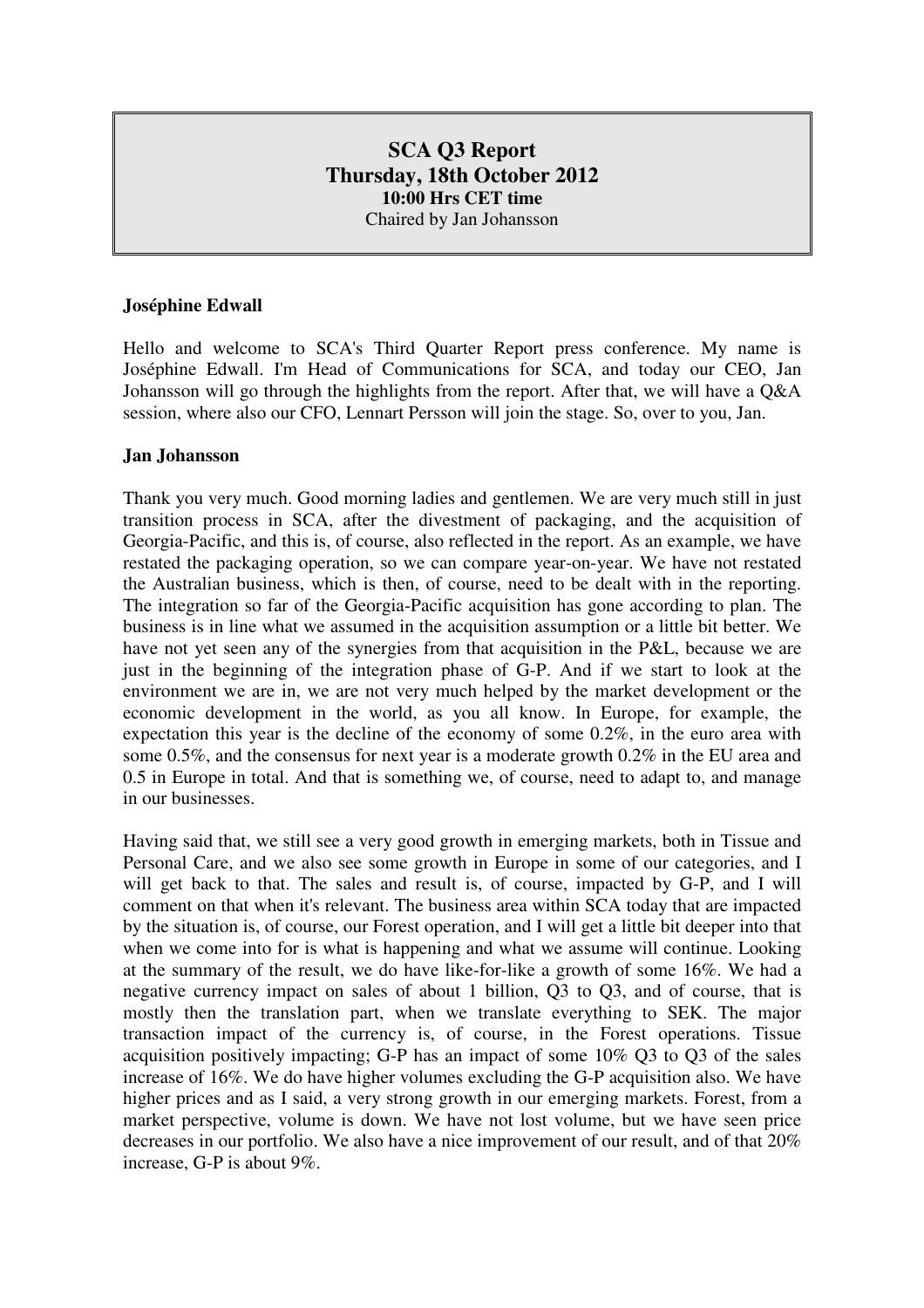An important aspect of coping with the situation we see in Europe is, of course, efficiency productivity, and if we look at the current cost saving programme we have in the company, we have annualised reach so far 427 million, but in the Q3 result, 100 million is impacting that, and the year-to-date we have an impact of some 250 million SEK from the cost saving programme. Looking at it from a different perspective and once again 1 billion impact of currency, we are for the first time now above 10% in a long time in EBIT margins; I think last time was 2007. We have, after all the transactions we have made this year, we are still on a gearing debt-to-equity ratio of 0.59; so, still a reasonably strong balance sheet in the company and we also see a positive improvement of our cash flow, which of course is one of our priorities in SCA today. Looking Q3 to Q2, we have sales growth of some 13%; we have a negative currency impact of 900 million SEK translation, most of that Q3 to Q2. Of the growth, G-P is about 11%. We also have an improvement of profitability in all our categories in hygiene, both in Personal Care and Tissue, and if we look at the Tissue improvement of 28%, G-P is about 17% of that. And as you know, we had G-P in from the  $20^{th}$  July, which means it was not a complete quarter.

Coming into Personal Care, we have a good growth in incontinence care. In Europe, yearto-date, we had a growth of 4%; Q3 to Q3 we had a growth of 3% in Europe. Overall, a 9% growth and of that, 6 is acquired, and that is our Chinese acquisition and our Brazilian acquisition that has a positive impact on the sales. Baby increase in sales is mainly from Europe, and that is after the restructuring of the baby business in Europe, where we were able to win substantially volumes in new contracts. But, we also have a 9% impact from acquisitions in the baby growth. Feminine is 100% organic growth, and it's mainly coming from emerging markets. Also, the increase in the result of 23% is, of course, higher volume; it's also cost saving. Of the cost saving I previously mentioned, about 55% is coming from Personal Care. So, we have sort of a higher level of saving in Personal Care today than we have in Tissue. And we have a reasonable margin of a little bit more than 30% overall in the Personal Care business today. Coming into our Tissue operations, the growth in consumer tissue, Q3 to Q3, is mainly from acquisition, almost 100% is coming from acquisition, and then I'm including both G-P and PISA. As you know, we also acquired 50% of PISA, so now we have 100% ownership of that. If you look at the Tissue increase, some 18% is coming from acquisition; the remaining is organic growth. And emerging markets, the growth of 20%, 7% is coming from acquisition. So still a very, very good organic growth in our emerging markets.

Looking at the EBIT increase, of course acquisition, higher prices. We have improved mix in the system, but we also have lower raw material costs. Cost saving here of the figure mentioned, is about 30% is coming into Tissue and the remaining 15% is coming into our Forest operation. Then looking at Forest, we are kind of a perfect storm in our Forest operations, where you have a structure change at the same time as you have the economic development in Europe. News volumes is down 10% year-to-date; magazine paper is down 6% year-to-date and on top of that we also have the stronger Swedish currency, of course, hitting the Forest operation. Looking at Kraftliner here, we do have a much stronger position from a market perspective in Kraftliner. The inventory is actually down 23%, compared to last year. We have seen price increases during the quarter. We will continue to increase prices, where the next price increase will be about  $\epsilon$ 50, of which 15, we have received already in September. But, we feel quite confident that we will be able to achieve the remaining price increases. We also had some extra costs during Q3. We had a repair stop in Obbola that had an impact of 35 million SEK. We also had a repair stop in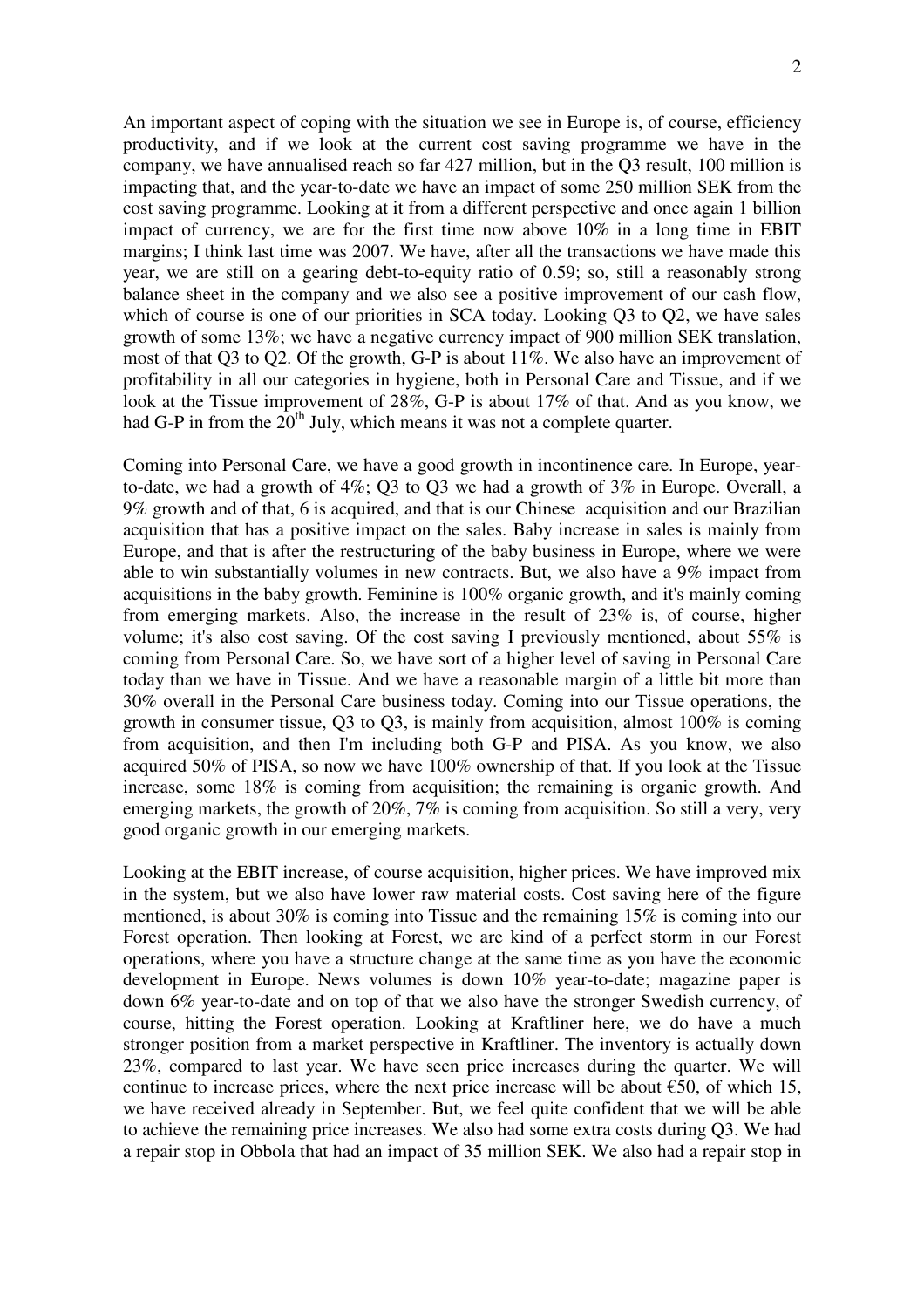Östrand with an impact of some 25 million SEK. In Q4, we will have a repair stop in Munksund where we'll also have a 35 million impact on the result.

The negative currency impact is as much as 200 million SEK, and here we are talking about the transaction and not the translation, so it's real money in currency impact. Looking at the market situation here, we don't see any possibility to increase any prices for the rest of the year, and that goes for everything except, as I said, Kraftliner. The market is still very weak in our sawmills, even though we have a good volume. But, of course, impacted by the construction industry that is weakening, but also we do see some negative impact on the home care business, which normally is quite untouched by the krona situation, but now it's so severe in some countries the people are actually buying less, even, to repair their houses. The pulp situation, the pulp price is sliding up. Looking at the short fibre, it's higher than we saw last year, about 40% higher, but long fibre is about 8% lower than we saw last year. But, there is a lot of resistance in the market for increasing prices, for obvious reasons, because there is no growth there, and we do see a lot of new products coming in, in particular, in the short fibre side in Latin America. So, I don't expect any major changes in the pulp prices. But, there will be some price increases. And as we always say in SCA, the best situation for us is actually high pulp prices, but stable. Then we manage very good. It's more difficult to take the swings in short terms in pulp prices. So, positive on Kraftliner, but no major positive impact in the rest of the operation in Forest.

So, looking at a summary of this: strong hygiene business, continued growth in that business. There will not be any major price increases for the rest of the year, because there is no fundamental for that. We generated strong cash flow. Efficiency programme is starting to deliver and of course then we have a major impact once we get into the synergy case of G-P, and we use these few months to the end of the year to really dig into the different processes and where we should start so we can speed it up after the year end. We have also divested Aylesford, our 50% ownership, and as you saw from the report, we had a write-down of 850 million SEK, of which 140 is impacting the cash. So now we have, mainly after the investment in Ortviken, we have our old machine from 1952 that is producing news, and we have been quite clear that that will also be closed down in due time. We have also, as you may have seen, been included in Dow Jones Sustainability Index and maybe the most positive thing, at least from my point of view, is that we do see a lot of new innovations coming out on the market in all our categories, and that is, of course, the future and the future margin drivers for us, to really get out the new things on the market, whether it's a big innovation or a small innovation, they are as important. And the improvement we have seen in margins in hygiene now is, of course, very positive, but it's not the level we are satisfied with and, of course, we would like to improve that going forward. But, we need to do that, mainly short-term, I think, by reducing our own costs and working with the productivity and efficiency within the hygiene business.

So, with that then, ladies and gentlemen, Josephine, do you want to join me?

#### **Joséphine Edwall**

Yes.

**Jan Johansson**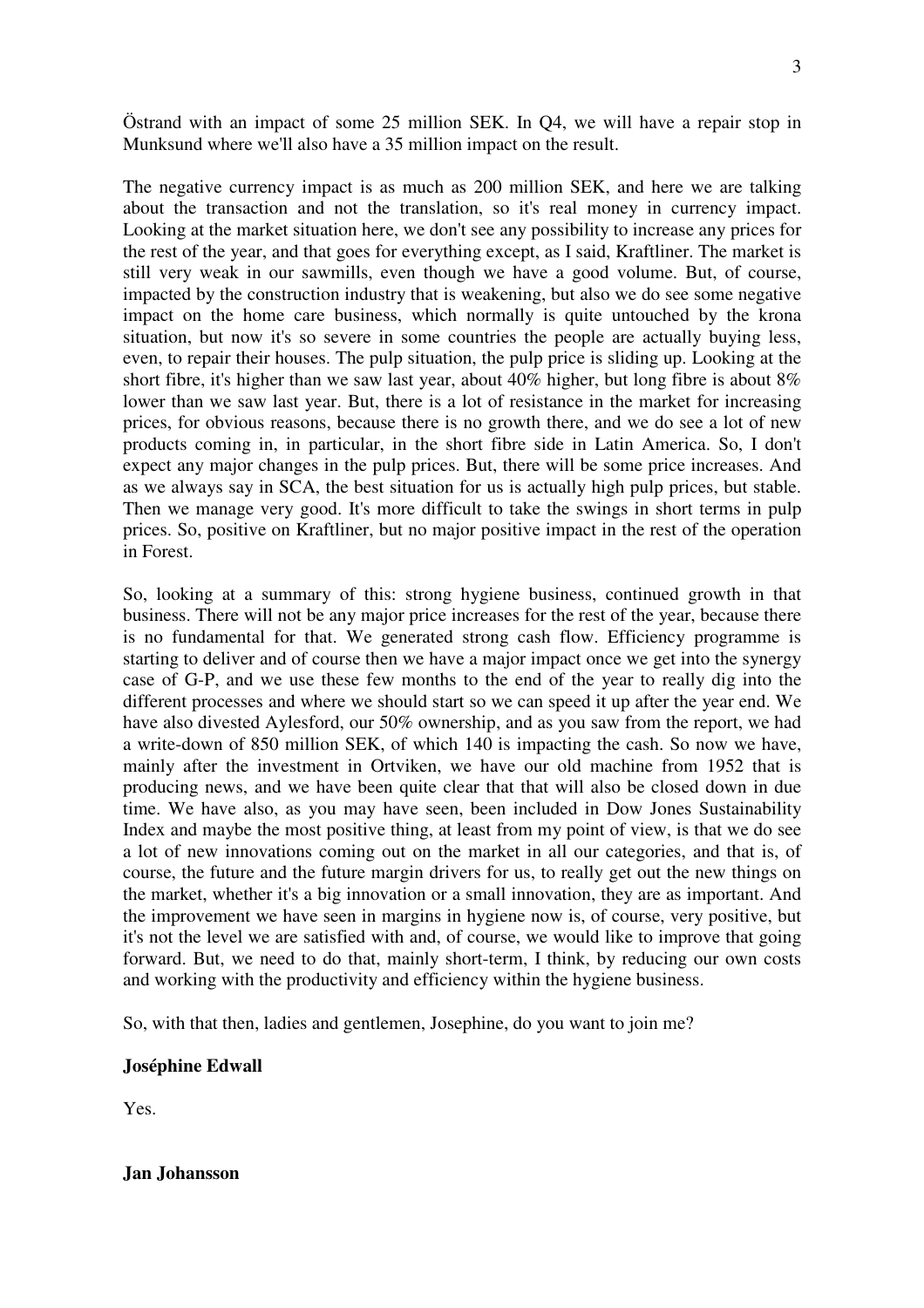Lennart.

### **Joséphine Edwall**

Good. Lennart. Let's open up then for the Q&A session. Let's start over there.

### **Questions and Answers**

# **Lars Kjellberg**

# *( ) – Credit Suisse*

*Could you please go through, it can be sort of margin progression in Personal Care and Tissue, sort of a bridge from Q2 to Q3 with regards to, you know, your own cost savings, raw material cost savings? And also, if you can try to clarify the actual organic growth, like-for-like in the Tissue business, excluding all effect from divestitures, etc., and acquisitions of course.* 

#### **Jan Johansson**

Well, when it comes to the organic growth, I think you can get that from the figures I gave you what was coming from G-P, because G-P is the main thing. The smaller acquisition in Latin America doesn't impact it very much, in overview it's still in transition into the company. But, coming into the bridge, maybe Lennart you'll have that? Without giving too many details?

#### **Lennart Persson**

Yes, exactly. I mean, you will find that also on our website. So, we have, I mean, when it comes to Tissue, we have some smaller... going from Quarter Two to Quarter Three? Yes, we have some 3% coming from raw material, and then it is as Jan said, the acquisitions of course, so on the other line we had 29%, but very much of that is coming from the acquisition side. But, we have also a positive cost saving, as Jan talked about, out from the 100 we saw in addition during the third quarter. Yes, I think that's what we can... we have seen higher energy costs in the third quarter and so, I mean, that's roughly, then it is small plus or minus volumes, price, etc., in the Tissue.

#### *And cost.*

In Personal Care, it is the same, some 4% coming from raw material and from cost saving; on the other line we have 4%, and half of that is from the cost saving.

*So if we may come back just to the organic growth in Tissue, that really means that, you know, its price is slightly up to actually have volume contraction ex the acquisitions then. Is that the way to interpret that? If you get 100% from Georgia-Pacific?* 

# **Jan Johansson**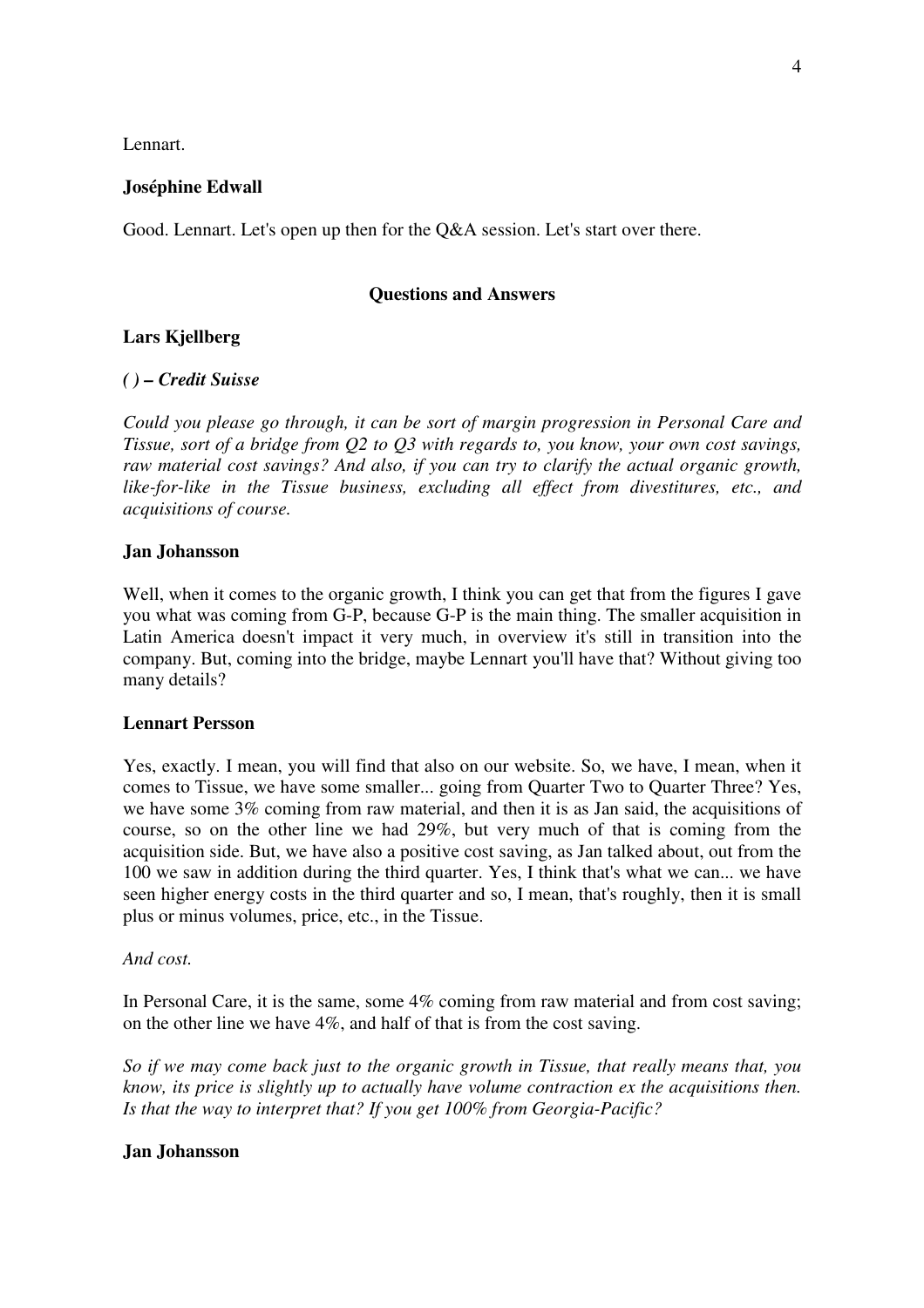The 100% was consumer tissue, not all the tissue, not away from home. **Lennart Persson** 

Of the division, we have -2% on organic volumes, so to say.

*Okay, thank you.* 

#### **Joséphine Edwall**

And then we have a question there, yes? Excellent.

#### *Oskar Lindström – Danske Bank*

*I'd like to continue on this sort of hygiene margin track. Ahead of this report, you've highlighted that the Georgia-Pacific Tissue business had a lower EBIT margin than your own sort of business, and I think you mentioned a level around 8% or that's a level that was discussed. Could you tell us what the EBIT margin level of the acquired Georgia-Pacific Tissue business was during the Third Quarter?* 

#### **Jan Johansson**

It's lower than the SCA margin, but higher than the level you mention. That is as far as I can go.

*Okay. And coming also back to this issue of raw material costs, which seem to be one of the main factors excluding the acquisitions for driving this stronger EBIT for the Tissue division during the quarter. To what extent were you able to sort of benefit from sort of very low spot prices on pulp? Is that something that was a bit exceptional during the quarter that you don't expect to see going forward?*

No, it's most of the pulp we are buying is on contract, so it's... if any, it's very small – Mats? Very small on spot.

*All right, thank you. Moving on to Personal Care, where also raw material costs or lower raw material costs seem to have been an important part behind the sequential EBIT margin improvement. Could you give some more details as to what was behind that, and what the outlook is?* 

I think in Personal Care, the raw material has significantly lower value than you see in Tissue. And, as you know, we have a four to six-month delay on the price changes in our oil-based materials, and we did see oil prices go down four to six months ago, and then of course, we get the benefit on that. And now we have seen it's coming up during the last maybe two or three months, and that will of course then have an impact in four to six months' time, in Personal Care.

*And following up on Personal Care, you now have sort of been in possession of the Everbeauty business for more than a full quarter. Could you tell us a little bit about how that business is developing? It appeared, from the press release, when you acquired it that the margin were very low. Is that something we should expect to continue to be the case?*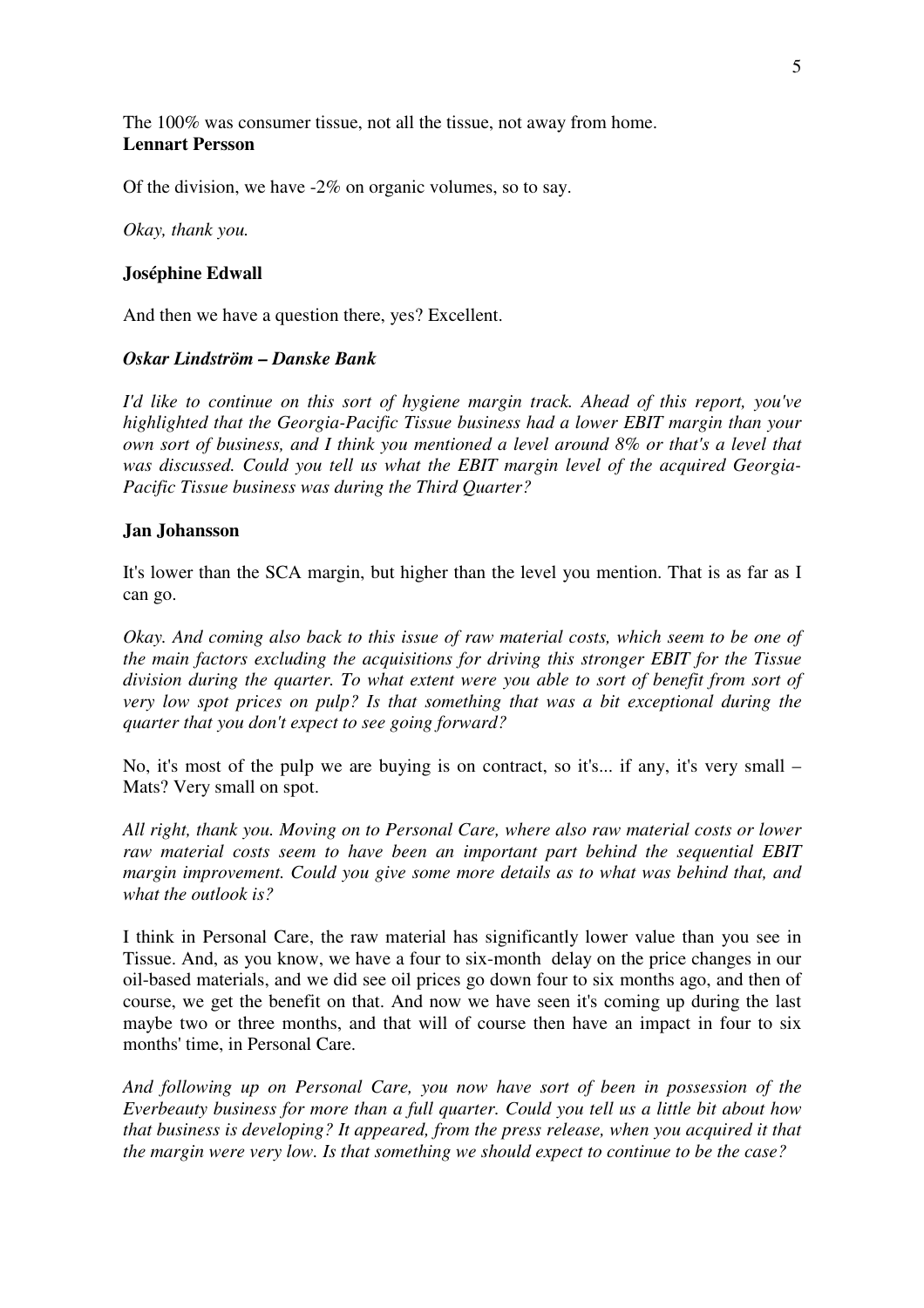Well, I think as we said during presenting that acquisition, it's not going to change the margins of SCA in total in a while. I mean, it's quite a minor thing in our portfolio, and we're using the time now to really understand the business, to decide where we should be, where we should not be, how should we integrate it with a current business we have in the area, etc. You can expect that it will be similar for at least a short time period.

*Right. On the synergies from the Georgia-Pacific Tissue business, how should we expect those to come in? Sort of front-loaded? Back-end heavy?* 

Well, I mean, people are always in the front and the plants are always in the end, and I would say – Mats, the bulk of this is coming from the factory side? Two to three years' time we will have the full synergies.

*Right. So we really shouldn't expect the bulk of this to come in next year as back-end loaded?* 

No.

*And you talked about the negative FX effects, but if I look at your deviation table, which you published on your website, and the sort of quarter-over-quarter effect seems to have been fairly small.* 

I think the problem with that is that the currency impact on Forest you will see in the price mix, and not in currency.

*Right. So...* 

So, you'll see it in price and not in currency. And that was quite a substantial part.

*Yes. All right. Thank you. Those were all of my questions.* 

Yes.

# **Joséphine Edwall**

And now we have there.

# *Mikael Jåfs – Cheuvreux*

*Mikael Jåfs from Cheuvreux. I'd like to continue a short question on the Personal Care and the super absorbents, given that's one of the largest producers to face production problems. Do you see any effects from that in the short-term?* 

Yes, there was a very sad explosion in Japan, in Nippon, which is producing 20% of all the global supply of that, and we have, of course, very closely looked into that, but we can't really see that it will have an impact on us since we have a very firm contract with our suppliers.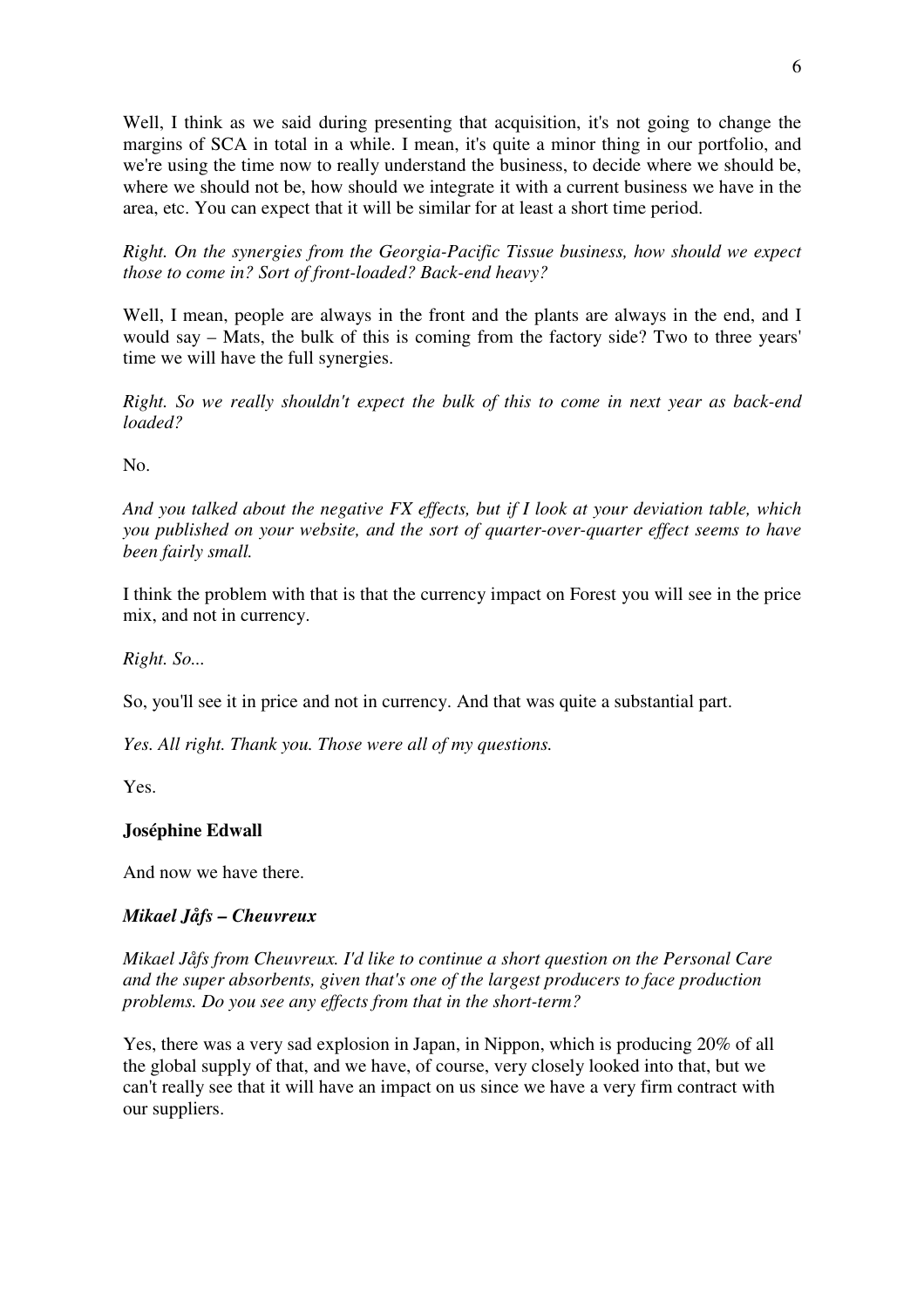*Okay, and then just a housekeeping question. I noticed there in your intragroup deliveries that they're down quite a lot between Q2 and Q3. Is that just a function of the new structure of SCA?*

Interesting question; do you have an answer?

### **Lennart Persson**

I have not, but, I mean, it differs from time to time, but partly it is as you said, due to the change in the structure.

*Okay, many thanks.* 

#### **Joséphine Edwall**

Do we have anything here in the middle? No?

#### **Jan Johansson**

Yes?

# *Karri Rinta – Handelsbanken*

*Thank you. Karri Rinta, Handelsbanken. A question on cash flow. There was quite sizeable working capital released in the third quarter. Was this... typically, you would see that in the fourth quarter. Do we still have working capital to be released in the fourth quarter or was there something that sort of made it happen sooner this year?* 

I think when we look at the working capital, you may see some deviation from the normal standards, since we're now digging into the G-P acquisition also, and then they had a slightly different view on working capital than we have. So, give us a few quarters and then you will see the sort of normal patterns on working capital.

*Okay. Then the comment you made on Ortviken, I believe, in terms of the newsprint machine, and you mentioned in due time it will most likely be closed down. Is that due time influenced by what happens in the market, or is it more your reinvestment need, i.e. when you have to invest you don't do it; you close it down. Or would you do it for sort of market purposes?* 

It's more an internal process, I would say, than a market process. Since we have now invested in the PM5 in Ortviken to complete the new grade, that it's not really on the market today, then in the certain period we will use the PM2 as a test machine, rather than producing full volumes. I can't give an exact date, but it's not, of course, too far away.

*Okay. Then finally, in terms of fourth quarter, you typically would see some seasonality in the fourth quarter that helps the margins, both in Tissue and Personal Care. How should we view that now, in the light of Georgia-Pacific and the very strong margins that we already saw in the third quarter?*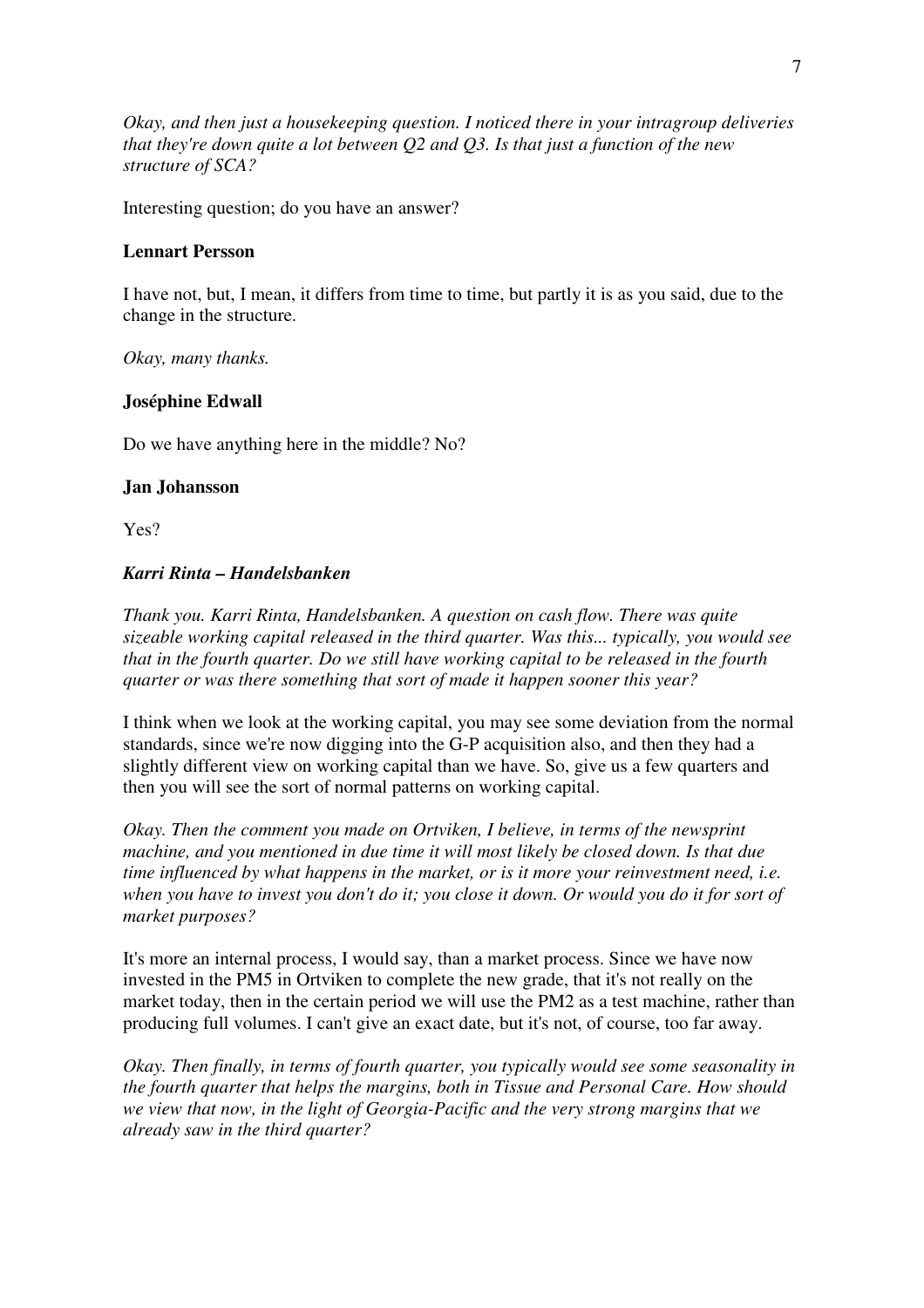Well, as you know, we have different seasonalities in the company. The strongest season in US is normally when they start to eat ice cream, and in Europe, when we get sick and use handkerchiefs. And I don't believe that this is, not will be any different this year than in other years; the only difference may be from the past two or three years is that we have a lot of Red Days in the calendar. It's a bad year for companies. We have 2% less invoicing days in Q4 than in Q3.

# *All right, thank you.*

# **Joséphine Edwall**

Okay. I hear we also have questions from the phone conference, so let's open up for them. Operator, can you help us with the first question, please?

# **Operator**

Certainly. Your first question comes from Peter Testa. Please go ahead, announcing your company name.

# *Peter Testa – One Investments*

*Yes, this is Peter Testa from One Investments. I had questions, please. One is just on operating costs. If you look at operating costs, excluding extraordinaries, it's a very muted development year-over-year and sequentially, despite integrating Georgia-Pacific, and I was wondering if you could just help us understand, you know, what you've done at the SG&A level to deliver that result, or what happened? And the second question, please, was just on the material cost side on the hygiene products businesses. I was wondering if you could just help us, give some understanding of what sort of visibility you have of sustaining the benefit you've seen so far going forward, based upon your contract exposure, please?* 

# **Jan Johansson**

Well, I think the first question is the efficiency programme we are running now is also very much directed to the SG&A and hopefully we'll see a further improvement on that side going forward, since we have still some more savings coming in from the programme we started last year. The second question, Lennart, I'm not sure I understood that; do you?

# **Lennart Persson**

I'm not sure.

*Okay, it might make... in fact, sorry, I just have one follow-up on the first question, then I'll re-ask the other one, please. You know, if you look at the... I would have thought there would have been some step-up, because of the integration of Georgia-Pacific in the quarter. I think you talked about cost savings of 100 million in the quarter, which is, you know, compared to the size of the Georgia-Pacific business, in net I would have thought there would have been some increase, and I'm just curious as to whether there's anything else I didn't understand; FX or something else?*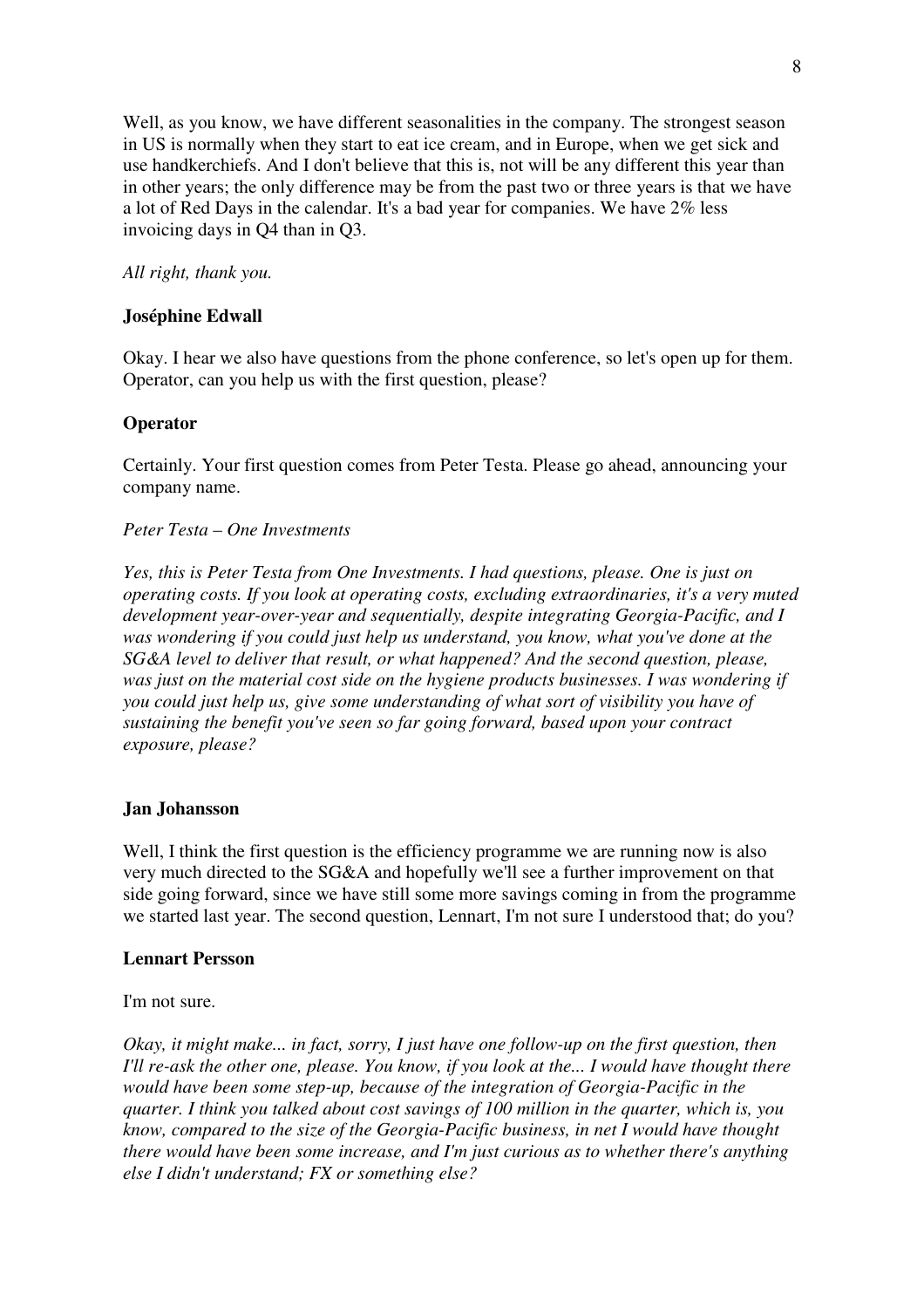#### **Lennart Persson**

If you look quarter-by-quarter, it is mainly the impact you are talking about, but if you look compared to last year, it is of course also that last year we had Australia... already in the comparison year we have Australia and New Zealand in the figures as well.

*Right. Okay. And the question I was just trying to understand was you've had some substantial benefits on material costs during the, you know, so far this year on the Tissue and the Personal Care businesses. And I was wondering, based upon your contracted position, the degree to which we could, you know, see that going forward, or maybe even try and understand your contracted position versus, you know, fresh contracts you write today? The extent which you have visibility over this benefit going forward, because it has been pretty important.* 

#### **Jan Johansson**

We have some delay of 40 to 45 days to the market price and what we pay to our suppliers, and that is... that's the bulk of the pulp supply we have today.

*Okay. Would you expect a sort of run rate of benefits to carry on through the rest of the year into early next year, or is it not so sure? What do you think?* 

I mean, everything else alike, we see some slight increases in pulp now, but with the contractual situation we have, it is 40 to 45 days before we see that coming into our P&L. Then, of course, looking at the pix prices, etc., it's not the whole truth, because then you, of course, have a lot of rebates in the system also. So, I would... my view is that I don't expect any major change in that side during Q4

*Okay. And is the Tissue business ultimately pricing, does it somehow ultimately reflect the material position as well with some sort of timeline on the tissue side?* 

Well, I mean, depends on the different parts we are in the world, but looking at the results now, even though it's quite a nice improvement on profitability, it's still not enough. So, we will not very easily or gladly give away anything of that margin, if that is an answer to the question.

*Yes, it is. Thank you very much.* 

#### **Joséphine Edwall**

Okay, so I suggest we take the second question from the phone conference. So, Operator, please help us?

# **Operator**

The next question comes from Stefan Lycke. Please go ahead, announcing your company name.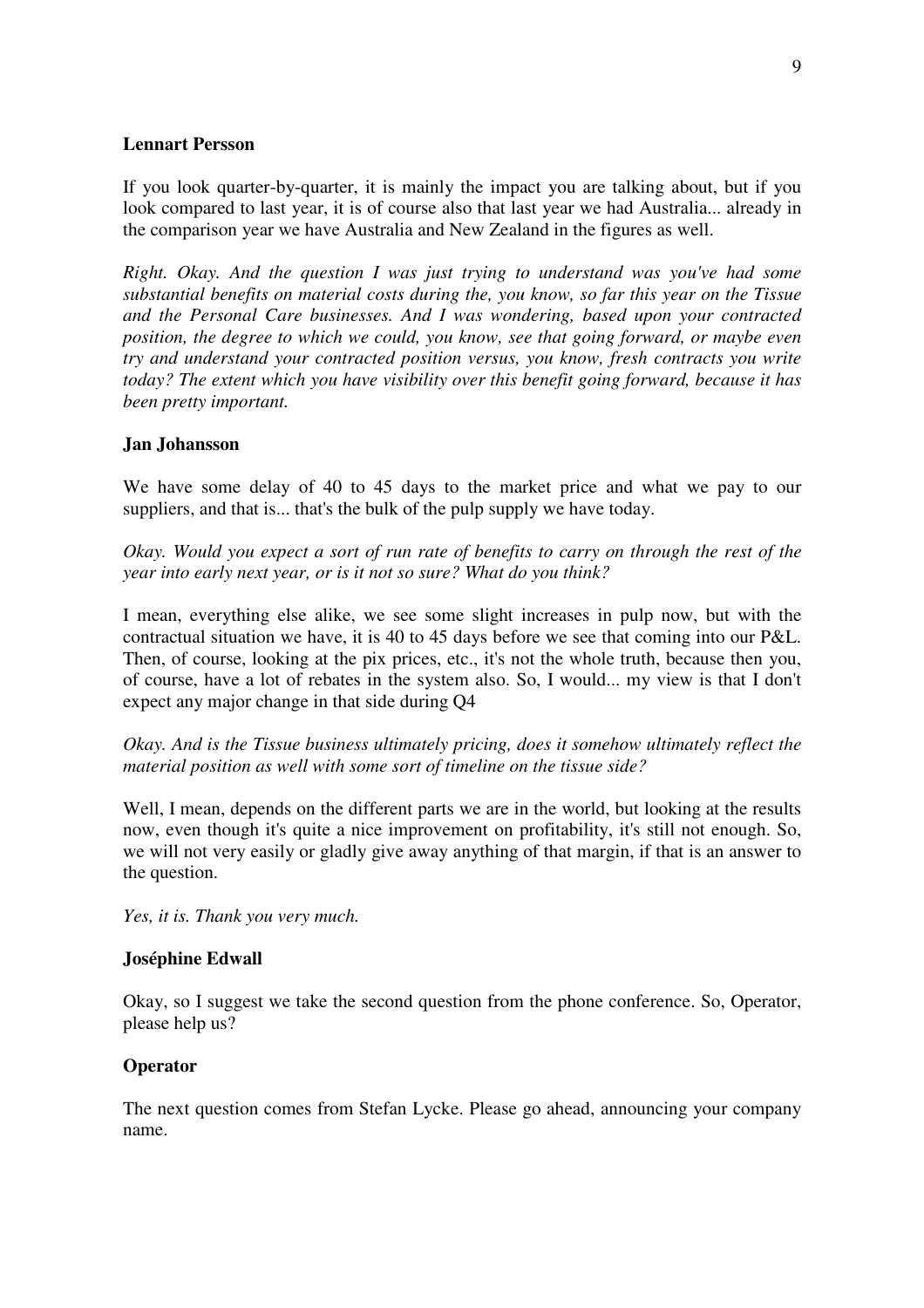### *Stefan Lycke – Deutsche Bank*

*Hi guys, Stefan Lycke at Deutsche. I have two quick questions. Firstly, on the A&P spend that was quite volatile between Q1 and Q2, how was it in Q3 versus last year?* 

### **Jan Johansson**

If I remember rightly, Lennart, it was on a similar level.

# **Lennart Persson**

Yes.

#### **Jan Johansson**

Similar level as last year.

*Okay, perfect. And my second question is if you've seen any sort of aggressive movements from your competitors on the Tissue side here, in an attempt to grab some shares following your acquisition of Georgia?* 

Well, one would have expected that maybe during the long time we had to deal with this in the EU, and of course, during the long time the people in G-P knew that they were going to be acquired by us, but we haven't seen anything actually. They've been running the business very well.

*Okay, perfect. Many thanks.* 

Thank you.

# **Joséphine Edwall**

Good, so let's continue with the phone conference. Operator, let's have the third question.

# **Operator**

We have the next question from Linus Larsson. Please go ahead, announcing your company name.

#### *Linus Larsson – SEB Enskilda*

*Yes, thank you. It's SEB Enskilda, just to follow-up on the A&P question that we just had. Do you have a guidance for the full year how 2012 A&P spend will be compared to 2011, expressed as an absolute number or as a percentage of sales? The way you prefer.* 

#### **Jan Johansson**

Lennart, do you want to deal with...?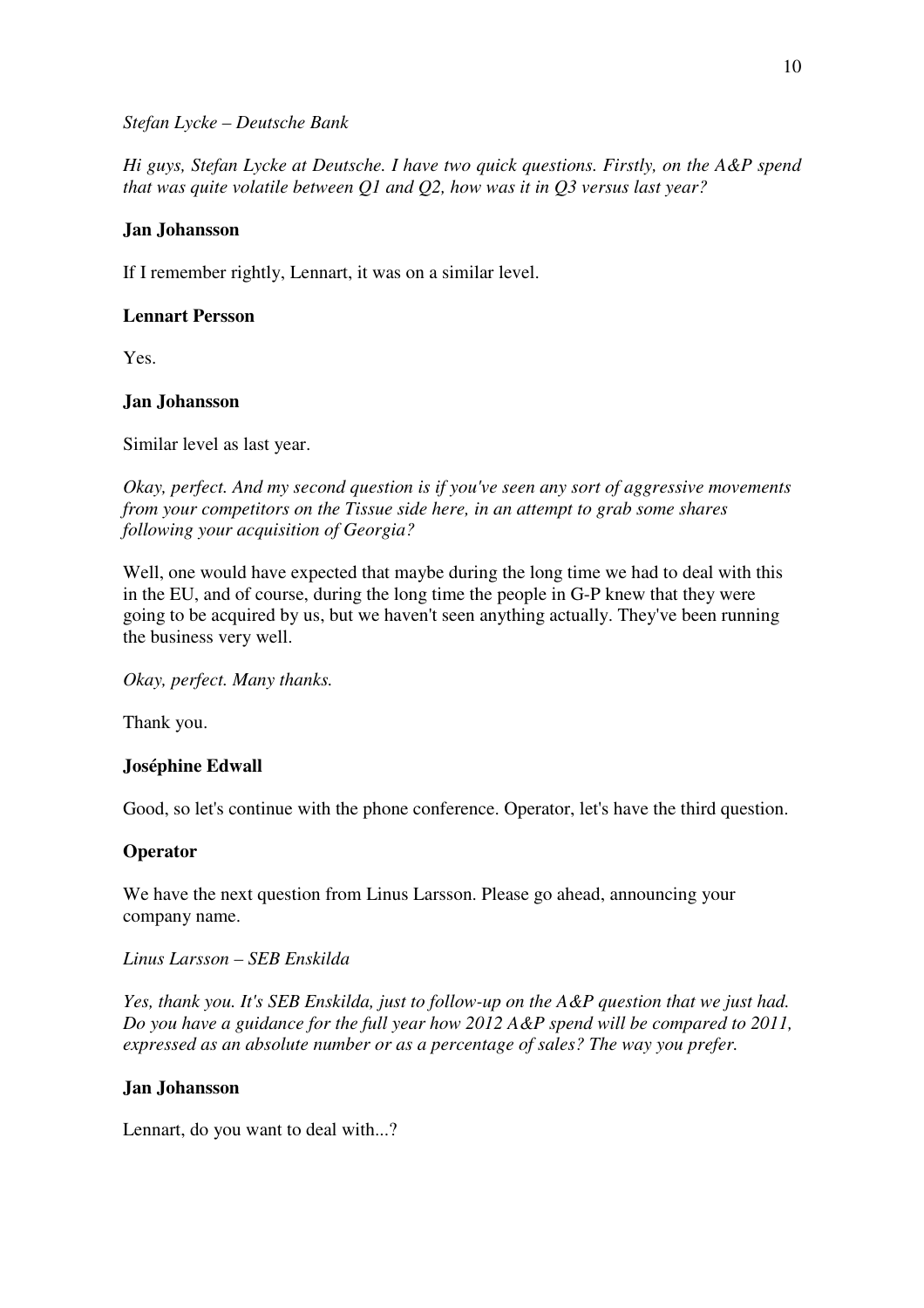# **Lennart Persson**

I think it will be in the same level as last year, plus/minus.

*And then you are referring to an absolute number or...?* 

Absolute number.

*And what does that mean for Q4 versus Q3?* 

# **Jan Johansson**

Yes, it's rather something we don't really want to communicate, because then, of course, we give all the answers to our competitors also. We have quite a big flexibility in this, of course, depending on the needed promotions, depending on how our competitors are acting, so it's not... sometimes it's very reactive, sometimes it's a very planned action. They tend to be more and more reactive, because the mind behaviour in the consumers is changing for more buying in the shop than deciding in their house if they want to buy something.

*And what do you sense now among your competitors, if you look at Europe in Personal Care and Tissue? What's your sense of promotional activity among your competitors?* 

I mean, in the baby business it's always high everywhere. It's always a tough competition, in particular, also since the private label is a very big part of it in Europe. Incontinence, very different, there depending on if it's the health care or the home care or the retail business. But, I mean, the general statement would be that it is always, always tough competition somewhere in our business, all the time.

*And on Tissue? Any remarks, comments?* 

From a European perspective, Tissue is more impacted of the private label movements or the retail movements than the competitors movements.

*Is there a downgrading taking place right now in consumer tissue in Europe, and if so, where and how?* 

I think we're seeing the same behaviour as we saw in 2008 and 2009; not really downgrading but smarter shopping, waiting for promotions, maybe buying bigger packs, etc. And overall, especially in the southern part of Europe, the spending per week is going down from a consumer perspective, but not really in our area, because I mean, these kinds of products, it's very difficult to reduce your spending. Then you need an alternative that ends up maybe more expensive.

*Great, and then just also on the cost side, at least sometimes in the past you've had some quite significant energy cost increases in the fourth quarter. Do you have any suggestions as to the cost development for energy in the fourth compared to the third quarter?* 

Normally you would see an increase in the fourth quarter, due to the weather conditions, and that's what we're assuming also.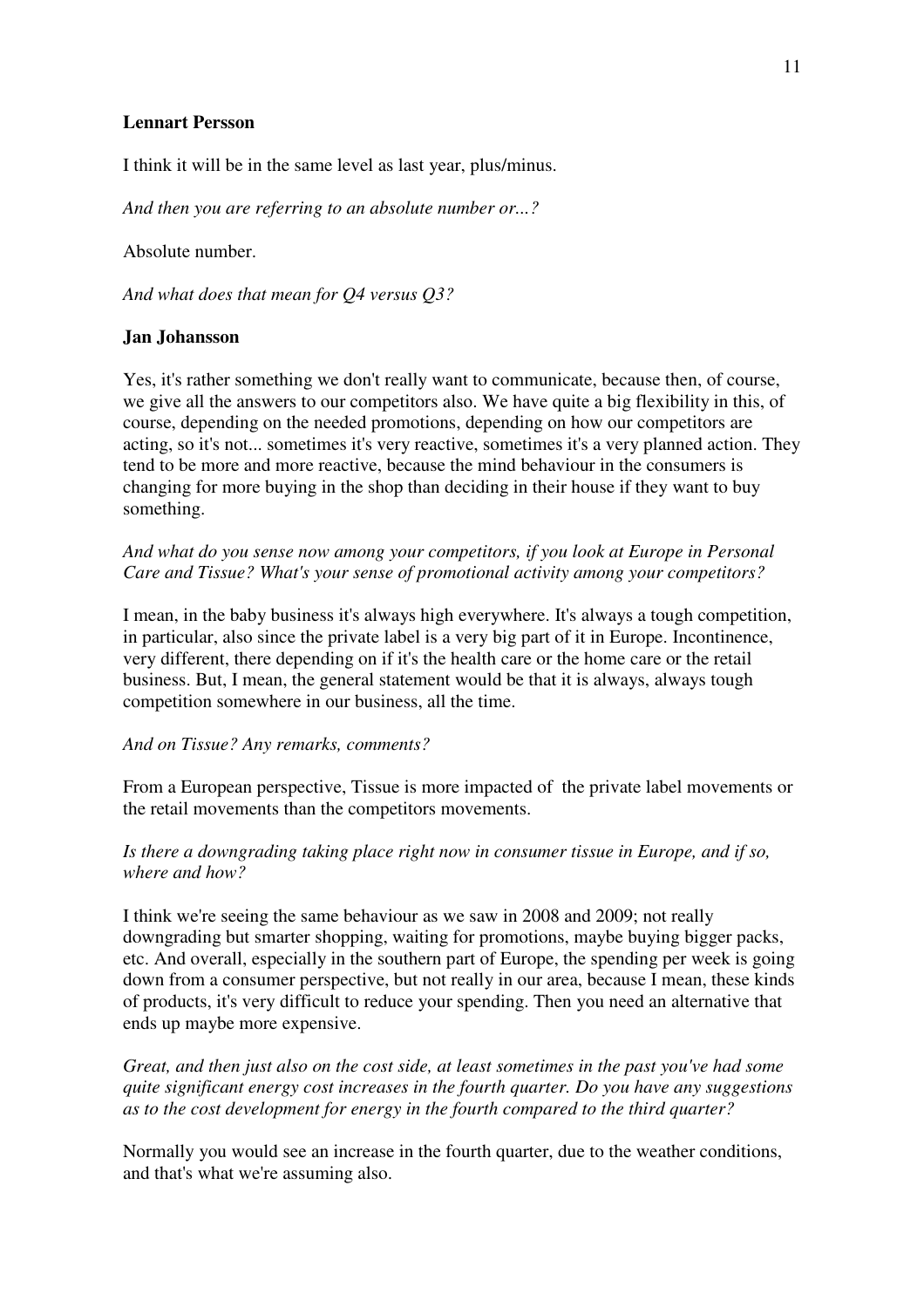*How much is hedged, on the gas and electricity side, respectively?* 

For the fourth quarter?

*Yes.* 

Oh, I don't have a figure for that.

*Okay. That will be it then. Thank you.* 

Thank you.

# **Joséphine Edwall**

And we have another question from the floor, now.

*Oskar Lindström – Danske Bank* 

*Oskar Lindström from Danske Bank. The past 12 months really have been very intensive in terms of M&A activity from your side. Will you sort of keep this up going into next year as well? Or was this a bit of an exceptional year in that regards?* 

I think when it comes to getting the right position in the geography in the world, we will continue to look at acquisitions, but the main focus now will be integration of what we have acquired, taking out the synergies and organic growth.

*All right. Thanks.* 

# **Joséphine Edwall**

Okay, no more questions from the room. I hear there are two more questions from the telephone line. I suggest we take them. So, Operator, you need to help us here.

# **Operator**

Your next question comes from Johan Sjöberg. Please go ahead, announcing your company name.

# *Johan Sjöberg –Carnegie*

*Yes, it's Carnegie. Just looking at the Tissue operation, sorry for boring you to death with all these tissue questions here, but if you look at your deviation analysis here, you have other, having post results in the third quarter compared with the second quarter, with 293 million, and just looking at your Q3 results here, G-P reported EBIT of 182, which I guess is part of that, and then my question is what is the other 100 million?* 

It's a combination of lower A&P, SG&A; you have the cost component into that and some distribution, etc. It's a lot of small things. But, acquisition and cost is the main part of it.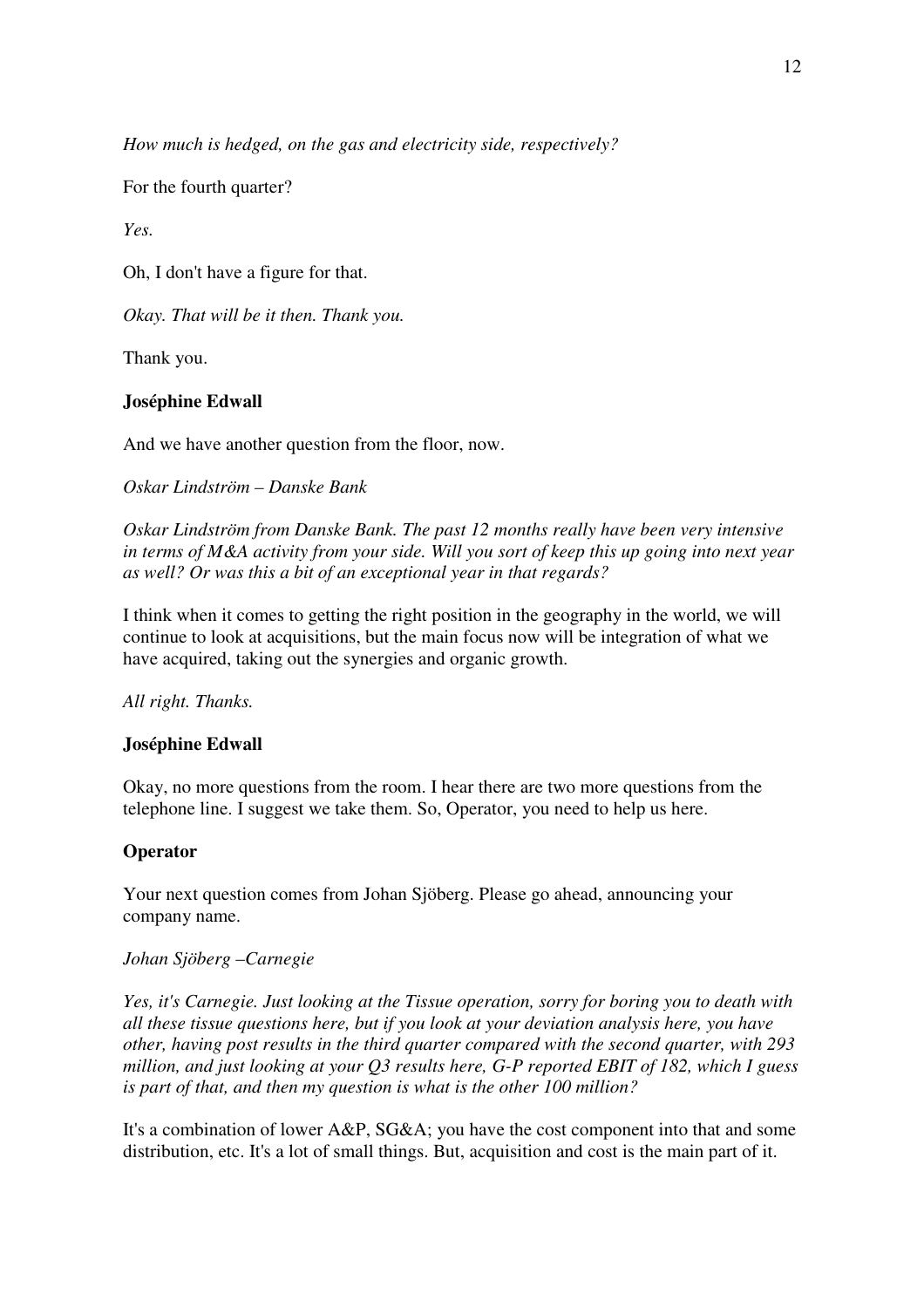*Okay. And also, if you look at these one-offs that you would take going forward, in order to derive the synergies from G-P, €130 million I think you have guided for here, this cost of 115 during the quarter, is that part of that, or does that comes on top of everything?* 

We don't have any G-P in the figures yet.

*Okay. So, the €130 million will come in the coming quarters or years here?* 

It will probably not be anything in Q4. Lennart, will it be in the next year?

# **Lennart Persson**

No, but we'll still have some cost not taken from the October 2011 programme.

# **Jan Johansson**

Yes.

*Yes, but just if you look at these costs in order to derive synergies, will they come as of 2013 and onwards, would you say?* 

Yes.

*Okay. And then, yes, also looking at your synergies, when will they start to kick in then?* 

Well, they will start to kick in at the same time, but as we said, when it comes to the synergies from the operations, from the production, that will take a little bit longer time, and even though costs can come a little bit earlier. But, they will be a little bit later on, so, of course. But, as soon as you have identified and done your negotiation with the unions you have to take on the costs, even though you haven't seen the saving of the costs.

*Okay. And also, just looking at European Tissue operations. Now, you have a big bulk of your Tissue operations being in Europe. What would you say is an organic growth rate for Tissue in Europe, long-term, given the population and stuff like that?* 

The balance, if you look at the market growth or if you look at the ambition we have...

*The market growth.* 

We assume a growth in line with GDP in the Western Europe, but of course, substantially higher in the Eastern Europe and Russia.

*Okay. But, then you also... you include both price and volumes here, I guess. But, if you just look at volume growth, what is the volume growth in all that you have for long-term?* 

I was actually talking about volume.

*Okay. All right. Thank you very much.* 

Thank you.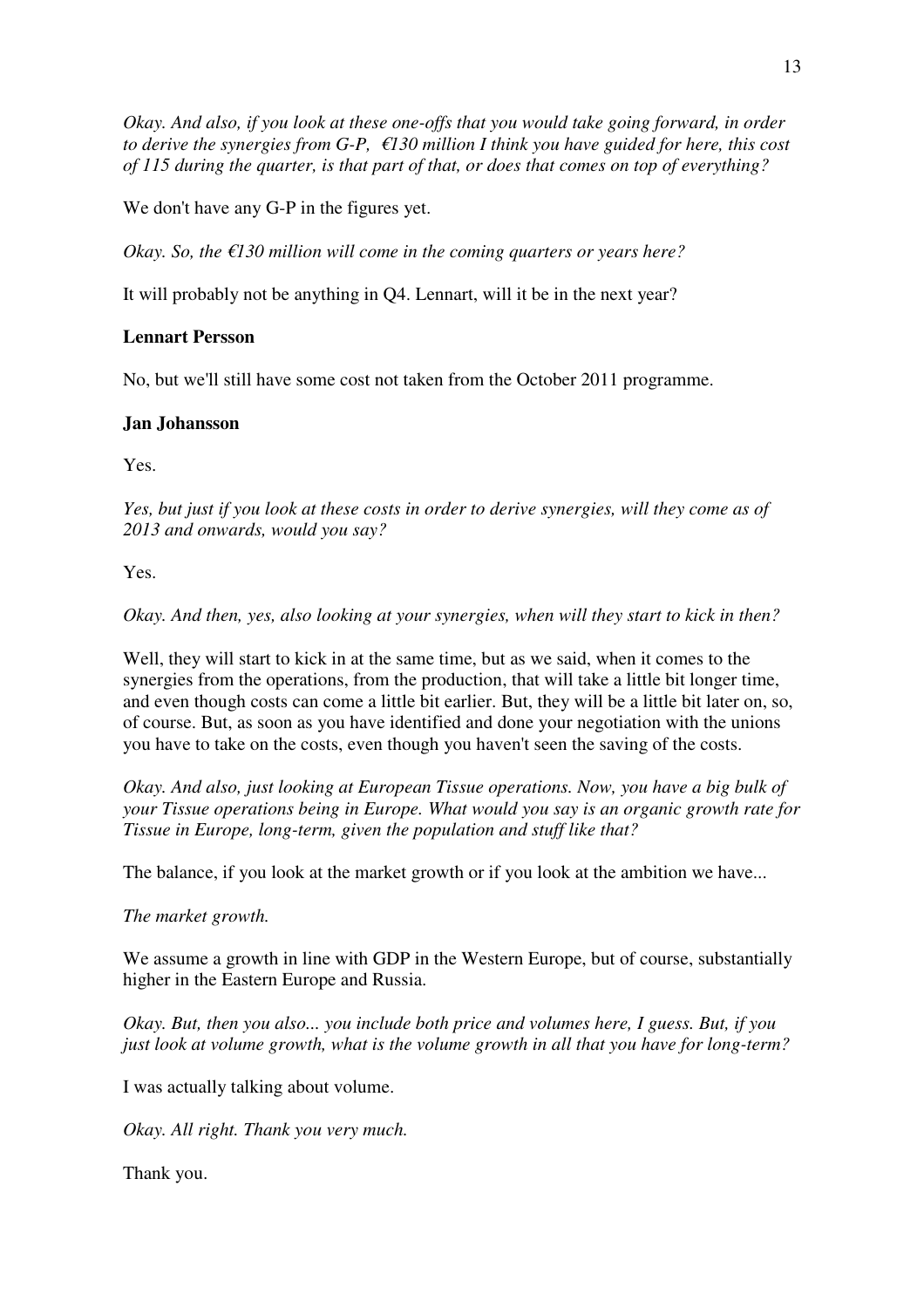# **Joséphine Edwall**

And then the last question from the phone conference. Operator?

# **Operator**

The last questions is from Celine Peannuti. Please go ahead, announcing your company name.

#### *Celine Pannuti – JP Morgan*

*Yes, good morning. It's Celine Pannuti from JP Morgan. I have three questions. First is on the raw material, can you give us a bit of an outlook for where you feel you will be in 2013? And the follow-up question I have on that is that we've seen now, for several quarters, that raw material has been a tailwind for most of your hygiene divisions, and at which point will you need to price this back to your consumer and pricing with a negative, which we have not seen yet? That's my first question. My second question is in August, late August, when you gave your conference call, you guided that raw material will be a headwind for Personal Care in Q3, and it happened to be a tailwind. And you've mentioned that you have four to six months delaying in costing your... you know, in what you see... I'm wondering what is it that happened in September that you didn't know in August? And my third question is on incontinence. Could you, you know, some of other stable companies have seen some pressure in coming from Europe in any kind of products that are sponsored, so to speak, by the governments. Could you give us a bit of your feel of what's going on right now in the institutional business, and whether the cut and the austerity measure we see from most of those governments have started to have an impact on your incontinence business? Thank you.* 

#### **Jan Johansson**

Yes, see if I remember all three. To start with, when it comes to raw material, with the current economic environment almost all over the world, we don't assume any major increases in raw materials for next year. It's more a currency game, actually, than a raw material game, and I'll get back to that. When it comes to raw materials this year, we actually had quite some headwind in the first half of the year, due to the current situation. If I remember rightly, I think we had an increase of 6% in Europe of pulp during the first six months, and that was mainly due to the currency changes. Since we buy... we operate in euro and we buy in dollars, we have not been helped by currency until the third quarter.

#### *Okay.*

And looking at the situation, the competitive situation, it's always, of course, depend on the competition, whether or not we need to reduce prices, and the raw materials is one component, but of course, there's lots of other components into that at the same time. But, having said that, I think that you and the market should be aware of that the level we are on in today is not enough. We need to generate a higher margin and a better return on capital employed in our Tissue business, and I think all our competitors are in the same situation. So, it's not as we are doing extremely well... we need to do better. And we of course have to try to let our customers understand that also, even if it's not always easy.